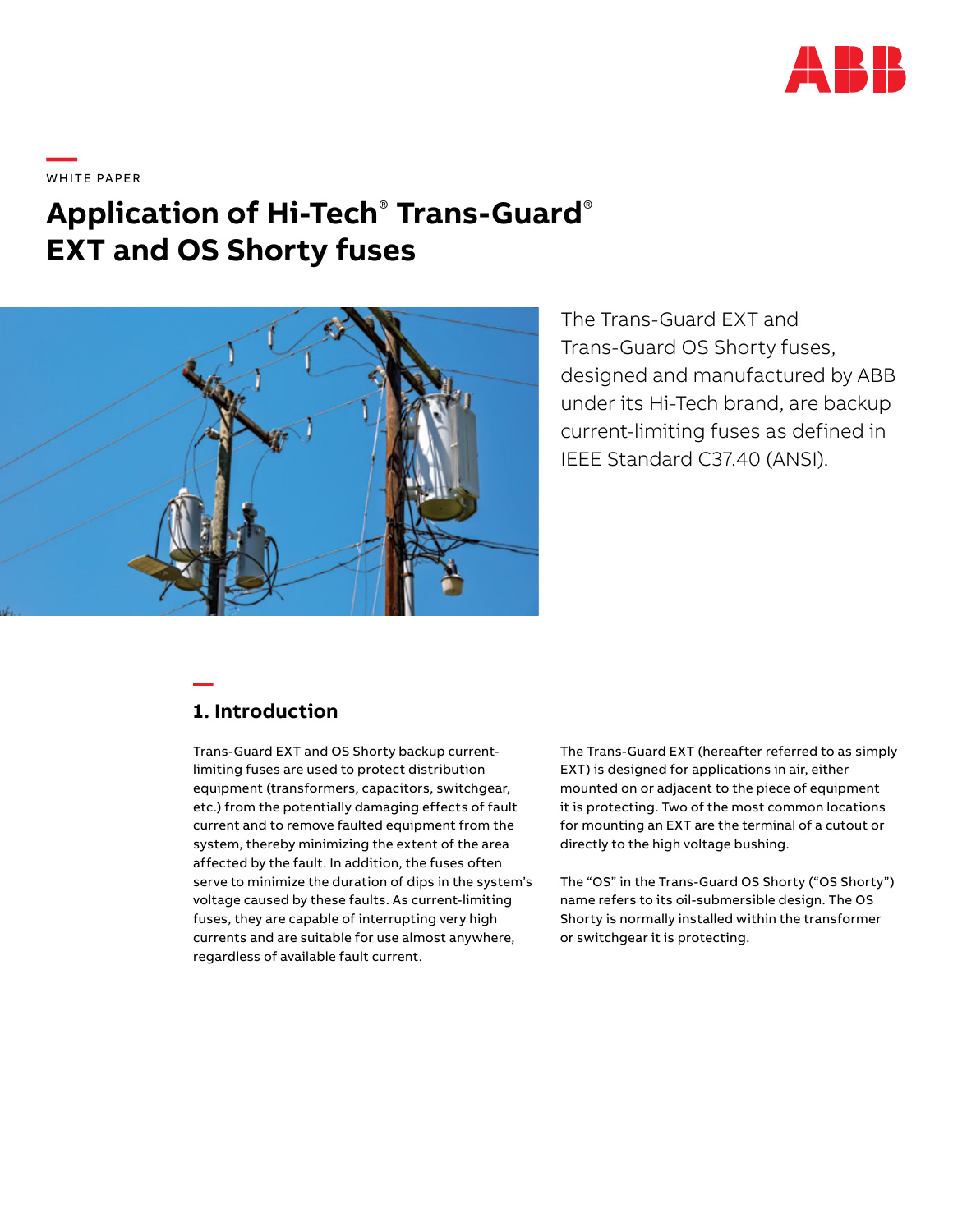### **1. Introduction**

Unlike the Hi-Tech Trans-Guard full-range currentlimiting fuses manufactured by ABB, the EXT and OS Shorty are backup current-limiting fuses, and must always be used in series with a protective device. The protective device must be capable of clearing currents that are sufficient to melt the element(s) of the current-limiting fuse, but are less than the backup fuse's rated minimum interrupting current (min. I/C). Expulsion fuses are particularly well suited to perform this function because they have a good low-current interrupting ability. However, because they also tend to have a limited high-current interrupting ability (rated maximum interrupting current), pairing an expulsion fuse with a current-limiting backup fuse produces particularly good synergy. Therefore, because OS Shorty and EXT current-limiting fuses are usually paired with some type of expulsion fuse (cutout fuse link, bayonet fuse, etc.), this white paper will focus only on such applications and will not address coordination with any other devices. However, if another type of series device is used, for example an Elastimold® molded vacuum interrupter (MVI), the same basic principles of coordination apply.

Choosing the expulsion fuse and current-limiting fuse for a particular application begins with selection of the expulsion fuse. A number of factors determine the type and current rating of expulsion fuse to be used. With a transformer, for example, the overload requirements (both maximum and minimum), inrush current and cold-load pickup

currents are taken into consideration. For a capacitor, maximum rated current, including tolerances and harmonics, and inrush currents are important considerations. This white paper presumes that the expulsion fuse has already been selected and that the reader is interested only in selecting a current-limiting fuse that will coordinate properly with that expulsion fuse.

With the expulsion fuse chosen, determining the proper EXT or OS Shorty fuse for a particular application requires that one consider three main criteria:

- The method by which the two fuses are to be coordinated
- The appropriate voltage rating of the current-limiting fuse
- The appropriate current rating of the current-limiting fuse

Although each of these factors is discussed in separate sections of this white paper, they are significantly interrelated. Therefore, the reader should read all sections to understand the relationship of the factors. Following the sections on voltage and current rating, there is a section that briefly answers the question, "When should current-limiting fuses be used?" The white paper concludes with a typical step-by-step procedure for selecting an oil-submersible fuse used with an expulsion fuse in a transformer.



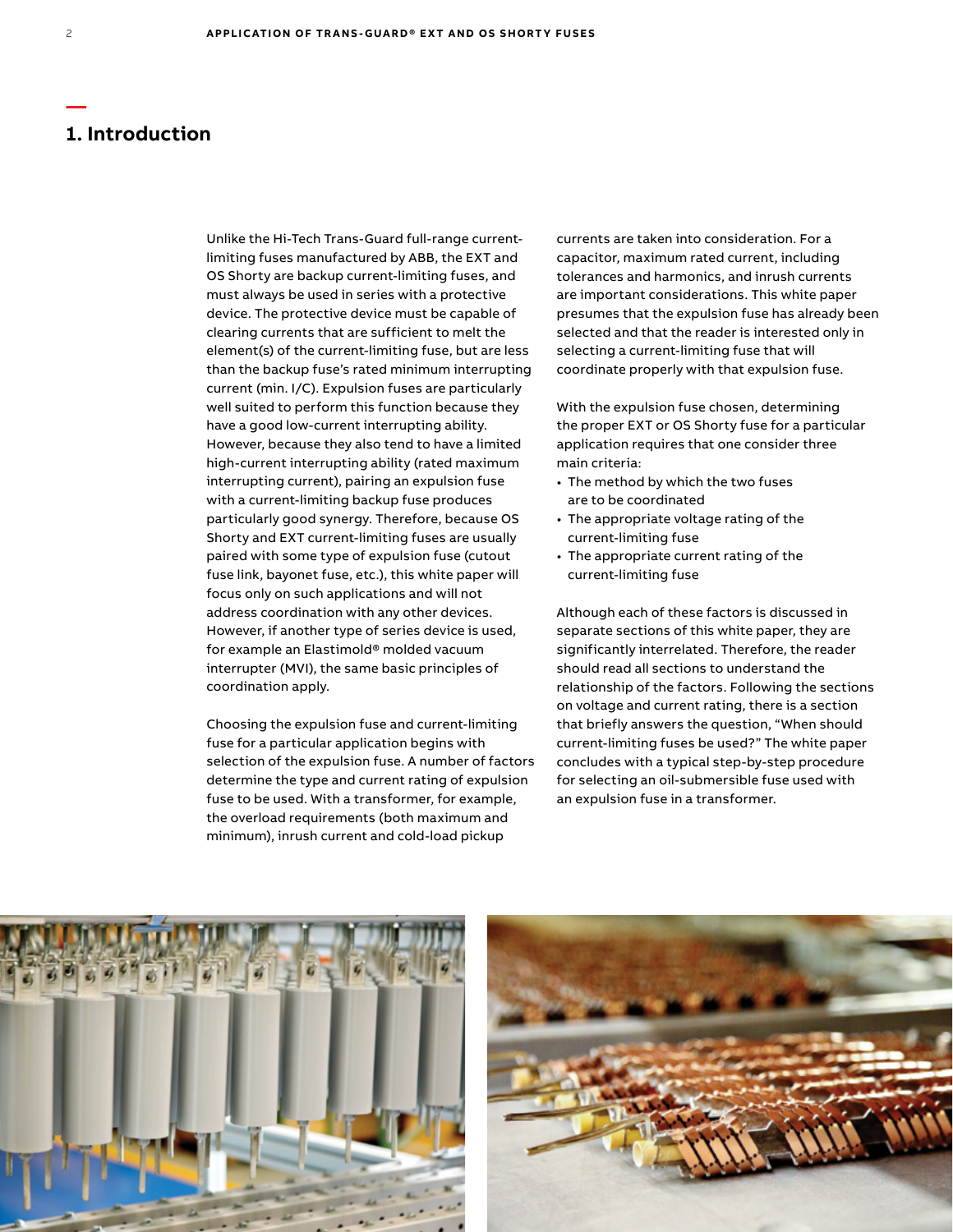Four fundamental areas must be addressed to ensure that proper coordination exists between series-connected backup fuses and expulsion fuses. First, each device must protect the other in its area of nonoperation. Second, unless the backup fuse is to be replaced after each expulsion fuse operation, it must not be damaged during the expulsion fuse operation. Third, overload currents permitted by the expulsion fuse must not damage the backup fuse. The fourth area, while strictly speaking not directly related to the coordination with the expulsion fuse, is the requirement that the backup fuse, like the expulsion fuse, is not damaged by surges, such as transformer inrush currents. The same rules that are used to select an expulsion fuse that will withstand surges without being damaged can be applied to the backup fuse. However, this check will very rarely necessitate the selection of a larger backup fuse than would be chosen using the other coordination procedures, since if the expulsion fuse has been correctly chosen, the backup fuse usually also meets inrush requirements.

#### **2.1 Fuses protecting each other**

**—**

Primary coordination between the expulsion fuse and the backup current-limiting fuse ensures that the two fuses will work together to clear all currents from the lowest current that will cause the expulsion fuse's element to melt up to a current equal to the rated maximum interrupting current of the current-limiting fuse. Achieving this primary coordination requires that when the appropriate time-current characteristic (TCC) curves for the two fuses are overlaid, the total clearing TCC curve of the expulsion fuse must cross the minimum melting TCC curve of the current-limiting fuse at a point corresponding to a current that is greater than the rated minimum interrupting current of the current-limiting fuse, but less than the rated maximum interrupting current of the expulsion fuse. When this occurs, each fuse protects the other fuse in its zone of "vulnerability." Although, under some circumstances, the crossover may be allowed to occur at a current greater than the maximum interrupting rating of the expulsion fuse (with additional fuse selection or operational limitations), the curves must always cross at a current higher than the rated minimum interrupting current of the backup fuse, or it may be called upon to try to interrupt a current it cannot handle. Depending upon the relative location of the two curves, one of two different types of coordination will exist. These two methods of coordination are commonly referred to as "matched melt" coordination and "time-current curve crossover" coordination, although matched melt coordination is a form of time-current curve crossover coordination with some additional requirements.

#### **2.1.1 Matched melt coordination**

For this method of coordination, in addition to the basic coordination rules described above, one other important criterion must be met. That criterion involves ensuring that the expulsion fuse melts open any time the two-fuse combination clears an overload or fault. The characteristic curves of two fuses that achieve this coordination are depicted in Figure 1. The intersection of the expulsion fuse's total-clearing TCC curve and the minimum melting TCC curve of the current-limiting fuse occurs at a very short time. In some cases, as is shown in Figure 1, this intersection may occur on the total-clearing curve of the expulsion fuse in the region where the curve is parallel to the current axis. This portion of the curve corresponds to the time representing the duration of one-half cycle, which is the minimum length of time required for an expulsion fuse to clear, no matter how high the current might be. In general, matched melt coordination will result in the minimum melting TCC of the expulsion fuse lying to the left of the minimum melting TCC of the backup fuse for all times longer than 0.01 second. However, this is not a reliable method of ensuring that the expulsion fuse will melt at times shorter than 0.01 second. To be certain that the expulsion fuse will always melt open at any current that causes the current-limiting fuse to operate, the minimum total I<sup>2</sup>t let through by the current-limiting fuse should be equal to, or greater than, the maximum melt  $l<sup>2</sup>$ t of the expulsion fuse. It is this criterion from which the method's name is derived (I<sup>2</sup>t is a term proportional to energy, obtained by integrating the square of the current, over a particular time interval, in this case the total clearing time of the backup fuse and the melting time of the expulsion fuse).



Figure 1. Matched melt coordination

- EXT or OS Shorty minimum melting time-current
- Expulsion fuse total clearing TCC ■ Expulsion fuse minimum melting TCC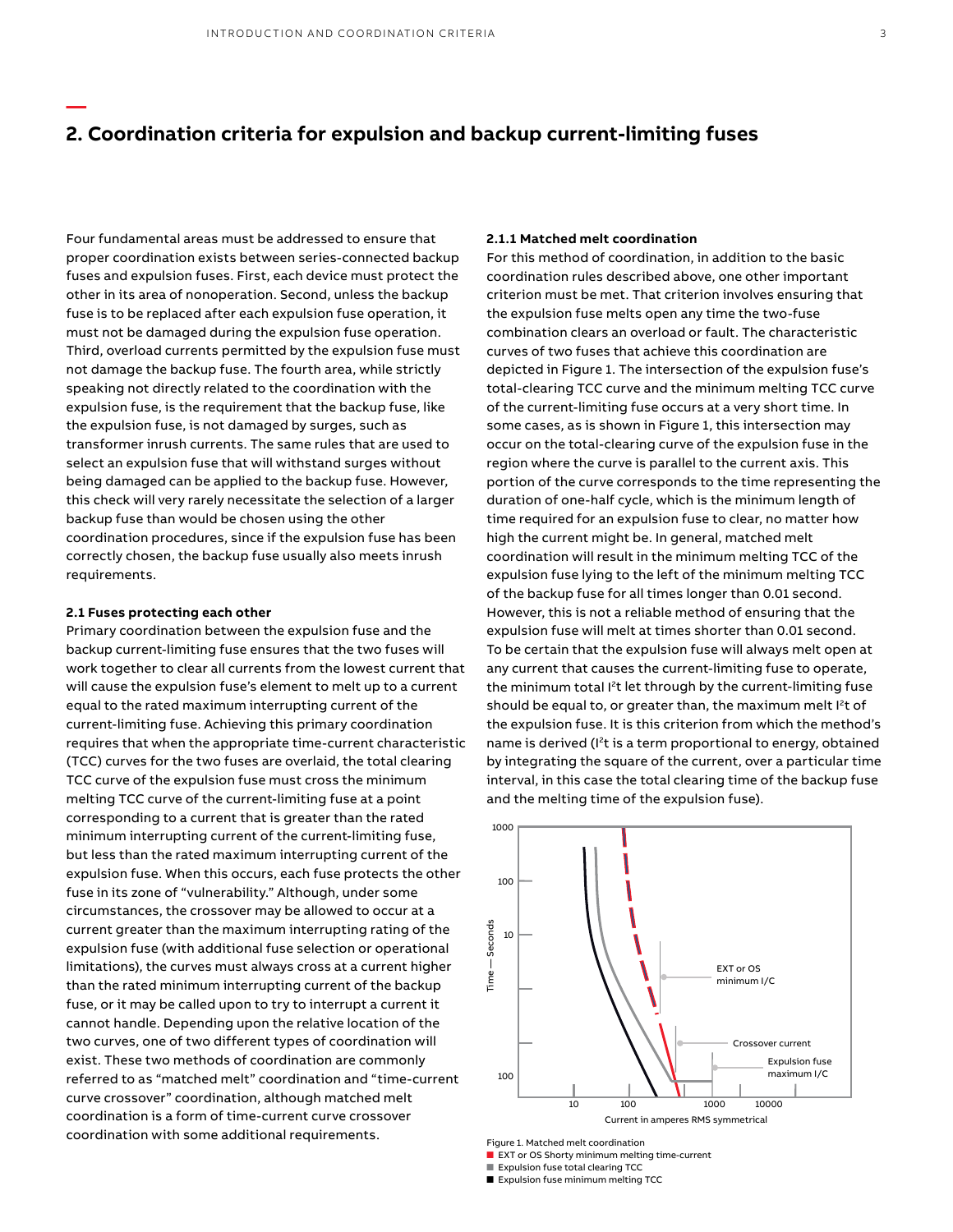A conservative approach to ensuring that the current-limiting fuse will let through sufficient energy to melt open the expulsion fuse is to choose a current-limiting fuse having a minimum melting I<sup>2</sup>t greater than the maximum melting I<sup>2</sup>t of the expulsion fuse. However, a more practical approach is to take into account the fact that the current-limiting fuse will, under almost all practical circumstances, let through more l<sup>2</sup>t than its minimum melting I<sup>2</sup>t. Melting I<sup>2</sup>t values published by ABB correspond to very short fuse melting times and maximum manufacturing tolerances. Not only will the actual I<sup>2</sup>t that causes melting therefore likely be higher than the published minimum values, additional I<sup>2</sup>t will be let through as a result of the current that flows during the arcing that occurs after melting, and which continues until the fuse has cleared. Experience has shown that excellent coordination can be realized as long as the maximum melting I<sup>2</sup>t of the expulsion fuse does not exceed approximately twice the minimum melting I<sup>2</sup>t of the current-limiting fuse. In the rare occurrence of a short duration surge, such as a lightning surge, where the I<sup>2</sup>t of the surge exceeds the melting I<sup>2</sup>t of the current-limiting fuse, but is less that the melting I<sup>2</sup>t of the expulsion fuse, the expulsion fuse may fail to melt open. Due to the remote potential of such an occurrence, this need not be a significant consideration in current-limiting fuse selection.

As indicated in the preceding discussion, in order to use the matched melt method of coordination, one must know the values of the maximum melting I<sup>2</sup>t for the expulsion fuse and the minimum melting I<sup>2</sup>t for the current-limiting fuse. Although the latter is usually included in the performance data published by the current-limiting fuse manufacturer, the expulsion fuse manufacturer does not normally publish the former. However, it can be readily calculated from the expulsion fuse's minimum melting TCC curve (the curve that represents the lowest value of symmetrical sinusoidal current that will cause the fuse to melt at a given time). One method of calculation that can be used when the expulsion fuse curves have been drawn following IEEE recommended guidelines involves first determining the current corresponding to the value of time representing the fewest whole number of quarter-cycles. For example, this might be the current corresponding to three (3) quarter cycles (0.0125 seconds). Once the current has been determined from the expulsion fuse's minimum melting curve, it should be increased by an appropriate factor to take into account variations resulting from manufacturing tolerances. In the case of expulsion fuses having silver elements, this factor is 10%. For fuses with elements made from other materials, this factor is normally

20%. After the current has been corrected to allow for manufacturing tolerances, the maximum melting I<sup>2</sup>t of the expulsion fuse can be calculated by first squaring this current and then multiplying that value by the time (expressed in seconds) that was the basis for determining the current. Obviously, should the expulsion fuse manufacturer publish a value for the fuse's maximum melting I<sup>2</sup>t, that value should be used rather than the value that one would obtain from the previously described procedure.

The principal advantage of the matched melt method is that the expulsion fuse will melt open even if the current-limiting fuse does the actual clearing. Therefore, it is the approach that is almost always used with EXT fuses applied in series with cutouts. The melting open of the cutout link allows the fuse holder to drop open. This, in turn, does two things: it provides a visual indication as to the location of the fault that caused the fuses to operate and serves to remove the voltage stress from the current-limiting fuse that has operated. The latter function is also accomplished by any other type of expulsion fuse that would be used in series with the currentlimiting fuse. Therefore, when the current-limiting fuse is properly coordinated with any series-connected expulsion fuse using the matched melt method, the current-limiting fuse is not likely to have the system's voltage impressed across it after it has operated. This allows the designer to make certain ratings of the current-limiting fuse physically smaller than would be the case if the fuses had to be capable of withstanding full system voltage indefinitely. However, even if the system voltage were to be impressed across a "blown" fuse due to the cutout being re-fused and energized, or if an expulsion fuse within a transformer was larger than it should have been and did not melt, relatively short backup currentlimiting fuses have been shown to successfully withstand voltage for long periods of time without tracking taking place. Well-weathered fuses have been reported to have been able to withstand system voltage for as long as several months, even in severe coastal environments.

Another advantage of this coordination method is that in most three-phase applications, the voltage rating of the backup current-limiting fuse need only be equal to the system's line-to-neutral voltage, provided that the voltage rating of the expulsion fuse is at least equal to the system's line-to-line voltage. For this reason, matched melt coordination is sometimes used with OS Shorty fuses. Section 3.2, on voltage rating, discusses this in greater detail.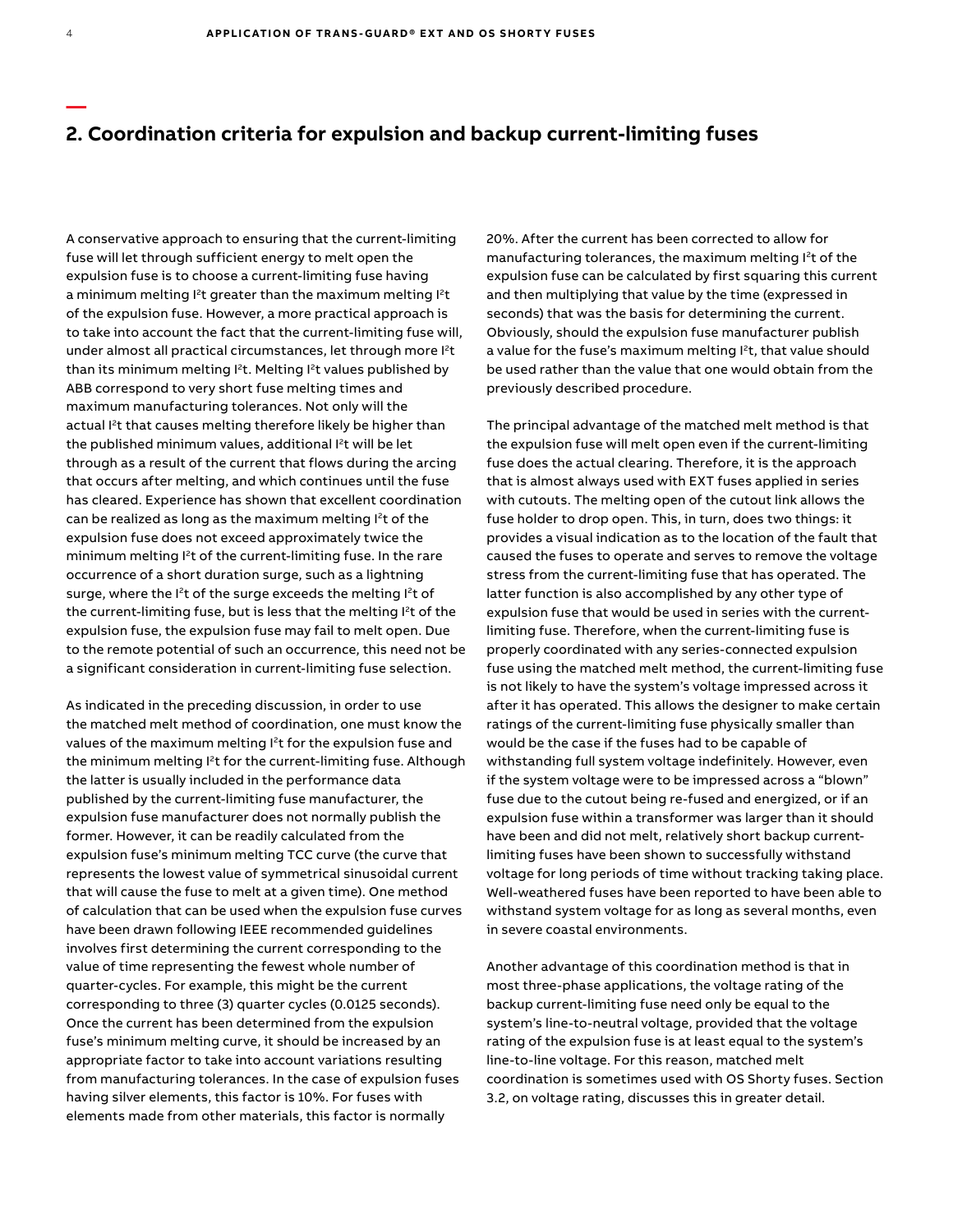#### **2.1.2 Time-current curve crossover coordination**

**—**

This method of coordination, illustrated in Figure 2, is frequently used with the OS Shorty fuses, but is hardly ever used with the EXT fuses. Due to the location of the point of intersection of the expulsion fuse's total clearing curve and the current-limiting fuse's minimum melting curve with this method of coordination, the current-limiting fuse may, under fault current conditions, melt and clear without letting through sufficient energy to melt the expulsion fuse. This is why time-current curve coordination is rarely used in applying the EXT fuse and is also what differentiates this method of coordination from the matched melt method. Because of the location of this intersection or crossover point, the melt values of the two fuses are not instructive when using this method of coordination. The principal criterion to be satisfied is that the previously discussed crossover point must correspond to a current that is greater than the rated minimum interrupting current of the current-limiting fuse, but less than the rated maximum interrupting current of the expulsion fuse. The manufacturers of the expulsion fuse and the current-limiting fuse should publish values for these performance characteristics.

The principal advantage of the time-current curve crossover method, compared to matched melt coordination, is that it normally permits the use of a backup fuse having a smaller current rating. This can be significant in several regards. First, the lower the current-limiting fuse's current rating is, the less energy it is apt to let through under fault conditions. The lower



Figure 2. Time-current curve crossover coordination

■ Shorty minimum melting time-current characteristic

■ Expulsion fuse total clearing TCC

■ Expulsion fuse minimum melting TCC

the energy that is let through by the current-limiting fuse, the better the protection will be against eventful failure and the less the fault will affect the rest of the distribution system. Second, the lower the current rating of the current-limiting fuse, the smaller it is apt to be and the less space it is apt to require for installation. Finally, when this method of coordination is used rather than matched melt coordination, fuse protection can be extended to larger transformers.

Sometimes with larger kVA transformers, there is no suitable under-oil expulsion fuse available to achieve curve crossover at a current below the expulsion fuse's rated maximum I/C. This may be because coordination requirements demand that a large backup fuse be used, and usually occurs at higher voltages, where the maximum interrupting current of expulsion fuses tends to be lower. Such an application could lead to the situation in which the expulsion fuse has to arc at a current higher than its rated maximum I/C until the backup fuse melts and interrupts the current. If the expulsion fuse is an internal "weak link" or "protective link" type fuse, this is of great concern, since it adds to the arcing already present in the transformer due to the fault. However, extended arcing of bayonet type links could produce severe damage to the drawout assembly, possibly causing ejection of the assembly from the transformer. If this imposes unacceptable operational limitations, a weak-link type should be used; or in some cases, instead of using a bayonet fuse, an externally mounted cutout or power fuse at the riser pole can be coordinated with the internal backup fuse.

### **2.2 Prevention of damage to the backup current-limiting fuse** When fuses are used to protect a transformer, another selection criterion is particularly important from the standpoint of serviceability and operability. It involves

currents up to the value corresponding to a bolted fault at the secondary terminals of the transformer (that is a fault limited only by the transformer's impedance). If at all possible, a current-limiting fuse should be chosen such that this current is less than the current corresponding to the crossover point of the expulsion fuse's total clearing curve and the backup fuse's minimum melt curve by an appropriate margin. This ensures that the backup fuse does not melt with and, more importantly, is not damaged by a fault external to the transformer. A damaged backup fuse could later melt at a current below its minimum I/C and fail to interrupt this current.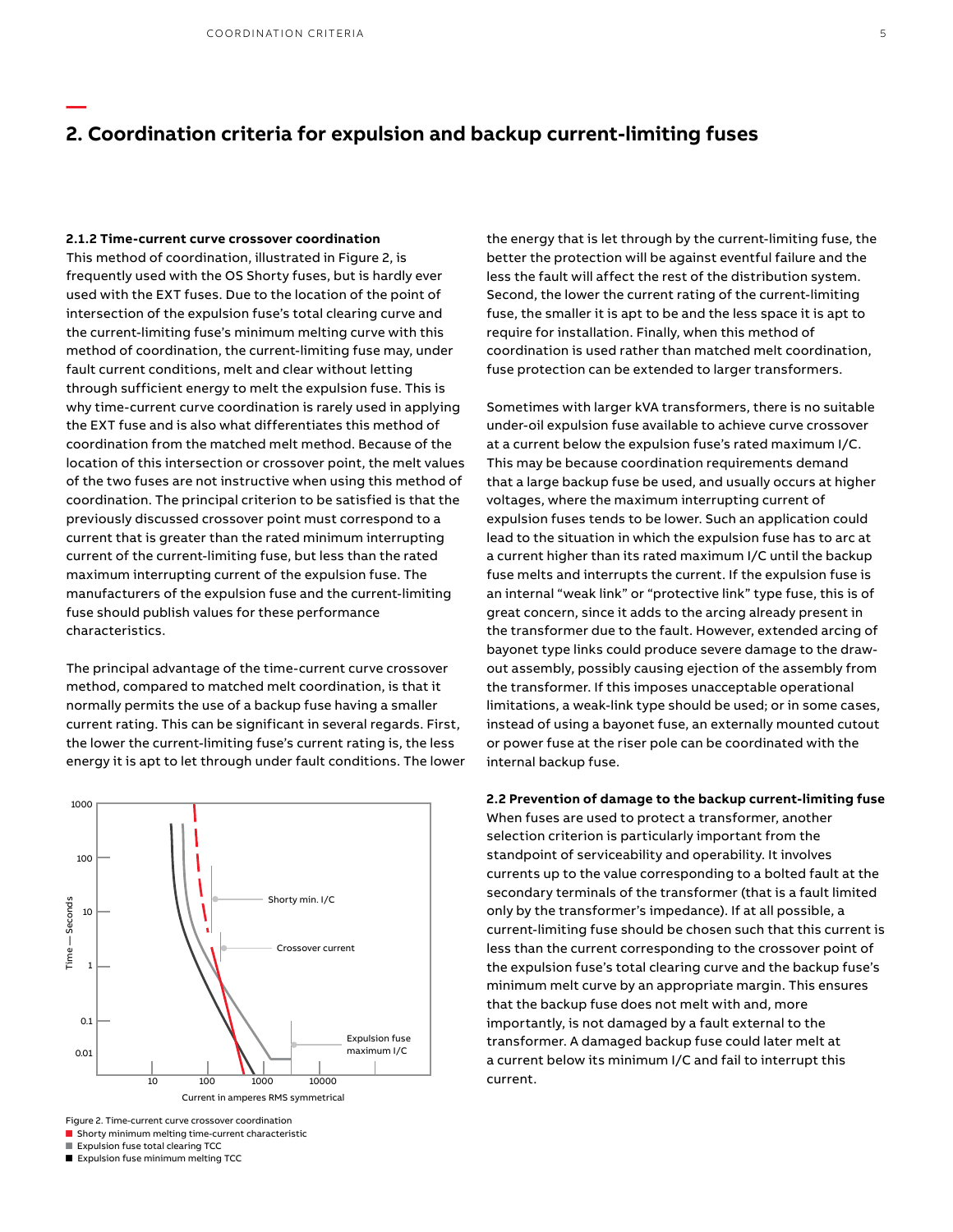Determining the "appropriate margin" requires analysis of several factors and can be assessed using different methodologies as illustrated by Figure 3. Although not published by the fuse manufacturer, one can envision a "nodamage" characteristic curve, which lies slightly below and to the left of the minimum melting curve of a backup currentlimiting fuse. The separation between the published minimum melting curve and the imaginary no-damage curve represents a margin of safety and is intended to compensate for various factors associated with real life, practical applications. Some factors affect the accuracy of the calculation of the bolted secondary fault current. These include the tolerances on the transformer impedance, system line voltage fluctuations and the use of taps. Other factors involve actual damage to the fuse element(s) caused by partial melting and mechanical stress, which can occur prior to the complete severing of the element. Only after the element(s) completely melt open can arcing be initiated, indicating the end of the "melting time," and it is this time that is used to plot the TCC curve.



Figure 3. Bolted secondary fault current and overload coordination

■ OS Shorty minimum melting time-current

■ Expulsion fuse total clearing TCC

■ OS Shorty no-damage curve

Two different methods can be used to determine the extent of the margin that needs to exist between the minimum melting curve and the no-damage curve for Hi-Tech backup fuses manufactured by ABB. The more traditional and most frequently used method involves setting the no-damage current equal to 80% of the current shown on the minimum melting curve for any particular melting time. Since proper coordination between the backup current-limiting fuse and the series expulsion fuse requires that the current-limiting fuse not be damaged by any current equal to or less than the bolted secondary fault current, this method requires that the calculated bolted secondary fault current be no greater than 80% of the current-limiting fuse minimum melting current at a time corresponding to the total clearing time of the expulsion fuse. Conversely, the backup fuse's minimum melt current must equal at least 125% of the calculated bolted secondary fault current at a time corresponding to the expulsion fuse's total clearing time.

The second method for establishing the no-damage curve is generally less conservative, but in some cases more accurate. This method may be used when circumstances demand that a smaller fuse be used than is suggested by the first method. In this method, it is important to use the minimum transformer impedance to calculate the bolted secondary fault current. The no-damage current is then set to be at least 10% less than the backup fuse's minimum melt current for any particular melting time, but in addition, the no-damage curve's time must be equal to or less than 50% of the backup fuse's minimum melting time for any current. Therefore, when using this method, the backup fuse is chosen such that the total clearing time of the expulsion fuse, at the bolted secondary fault current of the transformer, should be no more than 50% of the melting time of the backup fuse. In addition, the bolted secondary fault current should not be more than 90% of the minimum melting current of the backup fuse at a time corresponding to the clearing time of the expulsion fuse, at the bolted secondary fault current.

When a backup current-limiting fuse has been chosen using appropriate bolted secondary fault current coordination, it is not necessary to provide access to permit a current-limiting fuse located inside the transformer to be replaced "in the field." If bolted secondary fault coordination is not achieved, then the backup fuse must also be replaced any time the expulsion fuse operates.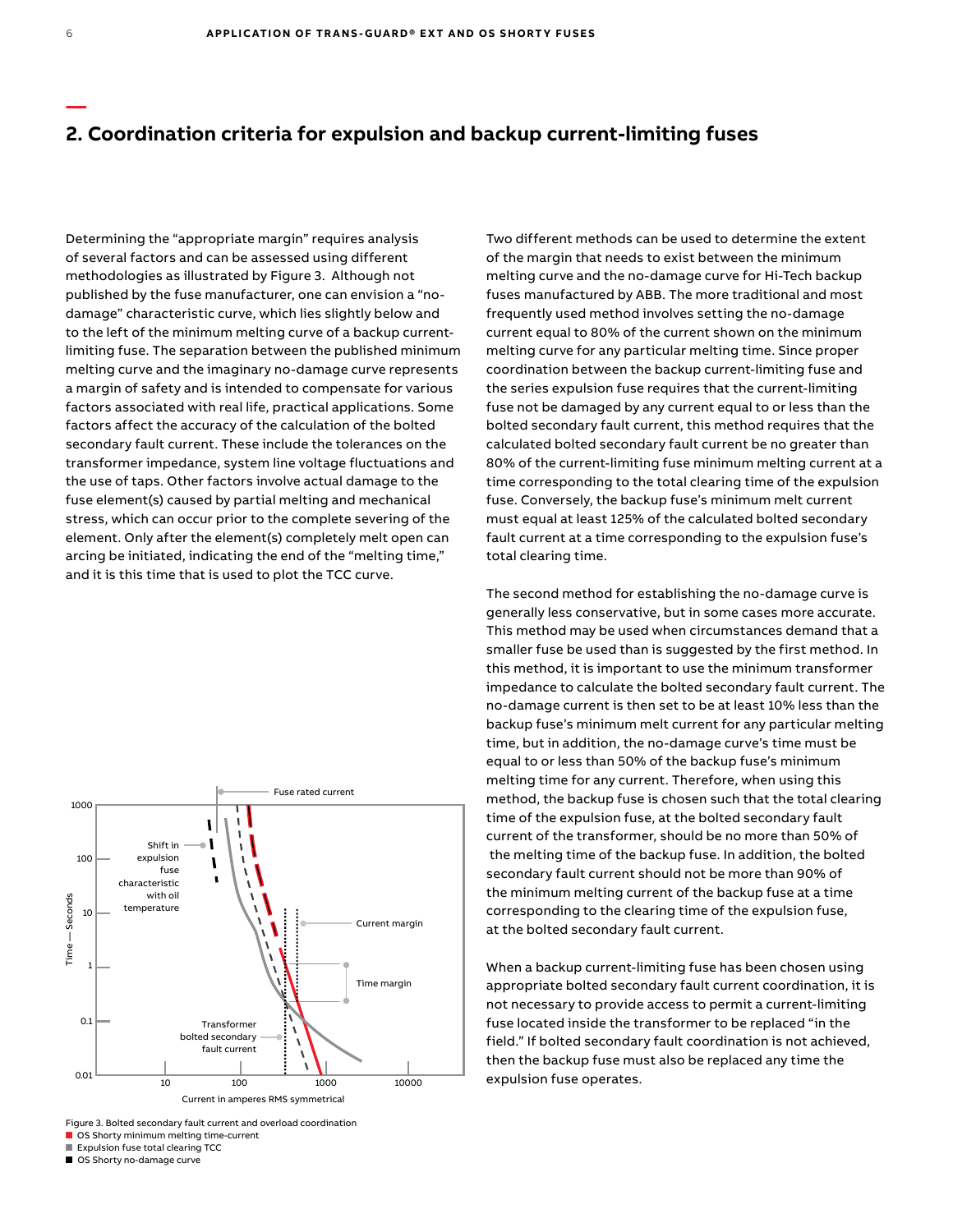#### **2.3 Overload protection for the backup fuse**

**—**

Another aspect of coordination that must be checked before establishing that the two fuses are coordinated properly involves confirming that the current-limiting fuse will not melt or be damaged as a result of overloads. Two conditions must be met to ensure that this will not occur.

First, for all currents less than the bolted secondary fault current down to a current corresponding to the long-time melting of the expulsion fuse (i.e., to approximately 1000 seconds or more), the total clearing curve of the expulsion fuse should not cross the no-damage curve discussed in section 2.2. This is particularly important for "dual-element" expulsion fuses that may have a "knee" that causes the curve to approach the backup fuse minimum melting curve at times longer than those considered during the coordination described in section 2.2. In other words, for all expulsion fuse clearing times between the value corresponding to the clearing time at the bolted secondary fault current and 1000 seconds or more, the corresponding current on the expulsion fuse's total clearing curve should be no more than 80% of the corresponding current on the current-limiting fuse's minimum melting curve, using the first method described in section 2.2. If the second method is used, the current should be less than 90% of the corresponding current on the minimum melting curve, and the time should be less than 50% of the melting time of the backup fuse at that current. Since backup fuse curves are only drawn to 1000 seconds, the 50% melting time cannot be used for expulsion fuse clearing times over 500 seconds; for these times, the 80% criterion should be used.

The second condition to be satisfied is that under pre-loaded conditions, the maximum current that the expulsion fuse can carry without melting for a relatively long period of time (i.e., greater than five minutes) must be less than the maximum continuous current rating of the current-limiting fuse. When the expulsion fuse is located inside equipment, such as a transformer, any shifting of the curve caused by temperatures produced by overload conditions should be taken into account when this criterion is examined. For example, some types of expulsion fuses experience a significant shift in their total clearing TCC curve at elevated temperatures. A "dual" element type fuse in oil at 100 ˚C can have its long-time melting characteristic shifted, in terms of current, to about 60% of the values published at 25 ˚C. Overload protection for the backup fuse can also be provided by secondary protection.



#### **2.4 Inrush considerations for the backup fuse**

As explained earlier, the rules used to protect backup fuses from inrush damage are similar to those used for expulsion fuses. The chosen backup fuse should therefore be checked for the same inrush requirements as were used to select the expulsion fuse.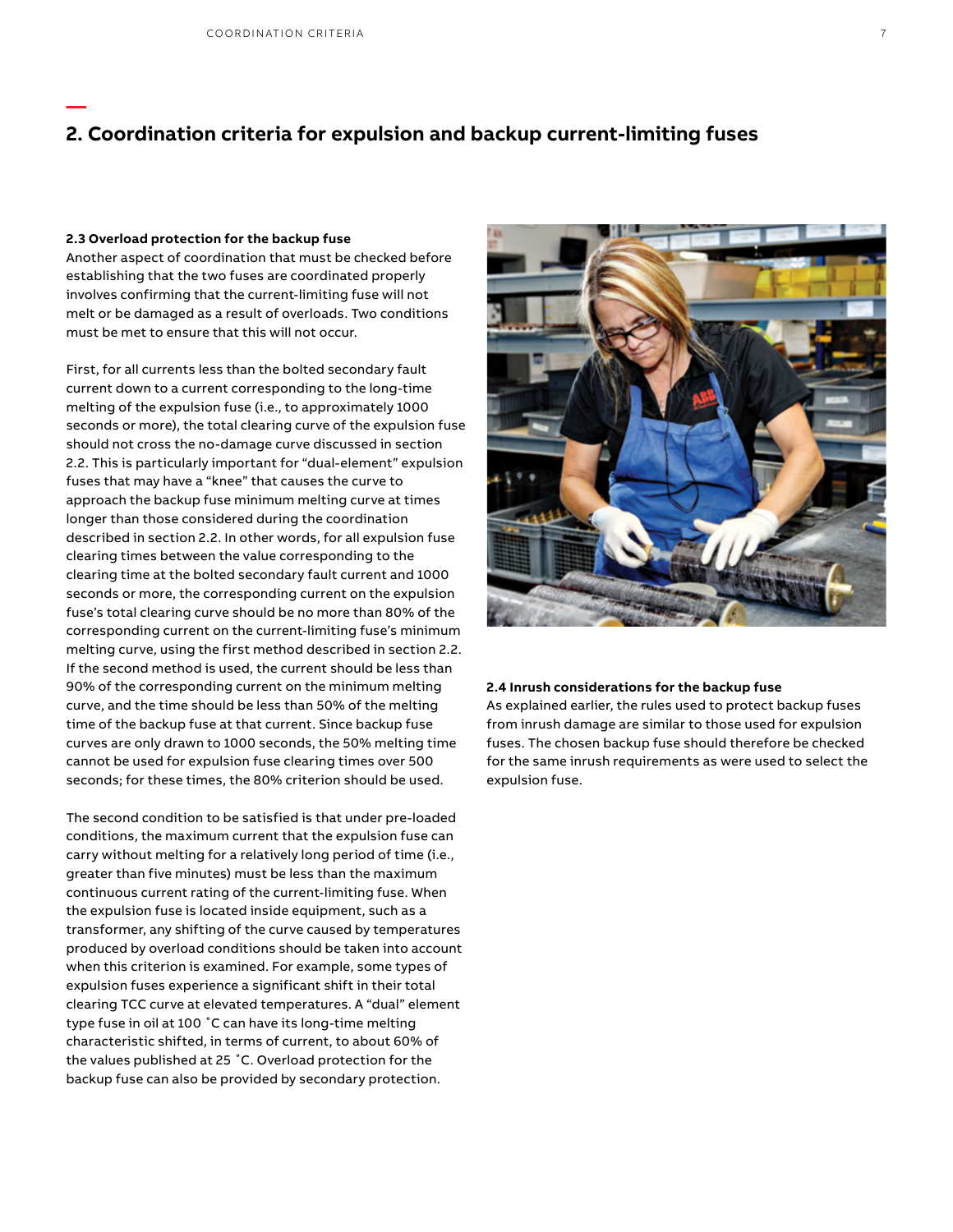# **3. Determining the appropriate voltage rating**



#### **3.1 Single-phase applications**

In single-phase applications, the rated maximum voltage of the EXT or OS Shorty fuse must be equal to or greater than the maximum applied (system line-to-neutral) voltage. Some Hi-Tech fuses have a rated maximum voltage (the voltage at which they are tested in accordance with IEEE Standard C37.41) that is higher than their nominal voltage (a preferred voltage value listed in the standards). The rated maximum voltage for each fuse is listed in the individual product brochures and certified test reports.

In dual voltage transformers in which a single fuse is used for both voltages, the fuse must have a voltage rating equal to or greater than the higher of the two transformer primary voltages (although it must have a current rating appropriate for the lower voltage situation). When the transformer is being used at the lower voltage, the only concern is about the arc voltage that the fuse will develop when it operates. This is similar to the situation that exists if, for example, an 8.3 kV fuse is used on a 2.4 kV system. This concept will be addressed in section 3.3.

#### **3.2 Three-phase applications**

A number of factors make the selection of proper voltage rating in a three-phase application more complicated than for a single-phase application. Among these factors are the design of the transformer (delta or wye), the nature of the connected load, the method of coordination to be used, operating experience and practices and the ratings of the available expulsion and current-limiting fuses. Due to the number of factors involved and the complexity of the selection process in these applications, this white paper focuses on those situations that are most common. For situations not covered in this white paper, please contact your ABB representative.

For many three-phase applications, it is possible to coordinate the expulsion fuse and the current-limiting fuse such that a current-limiting fuse having a voltage rating corresponding to the line-to-neutral voltage can be used. This is particularly so when matched melt coordination is used.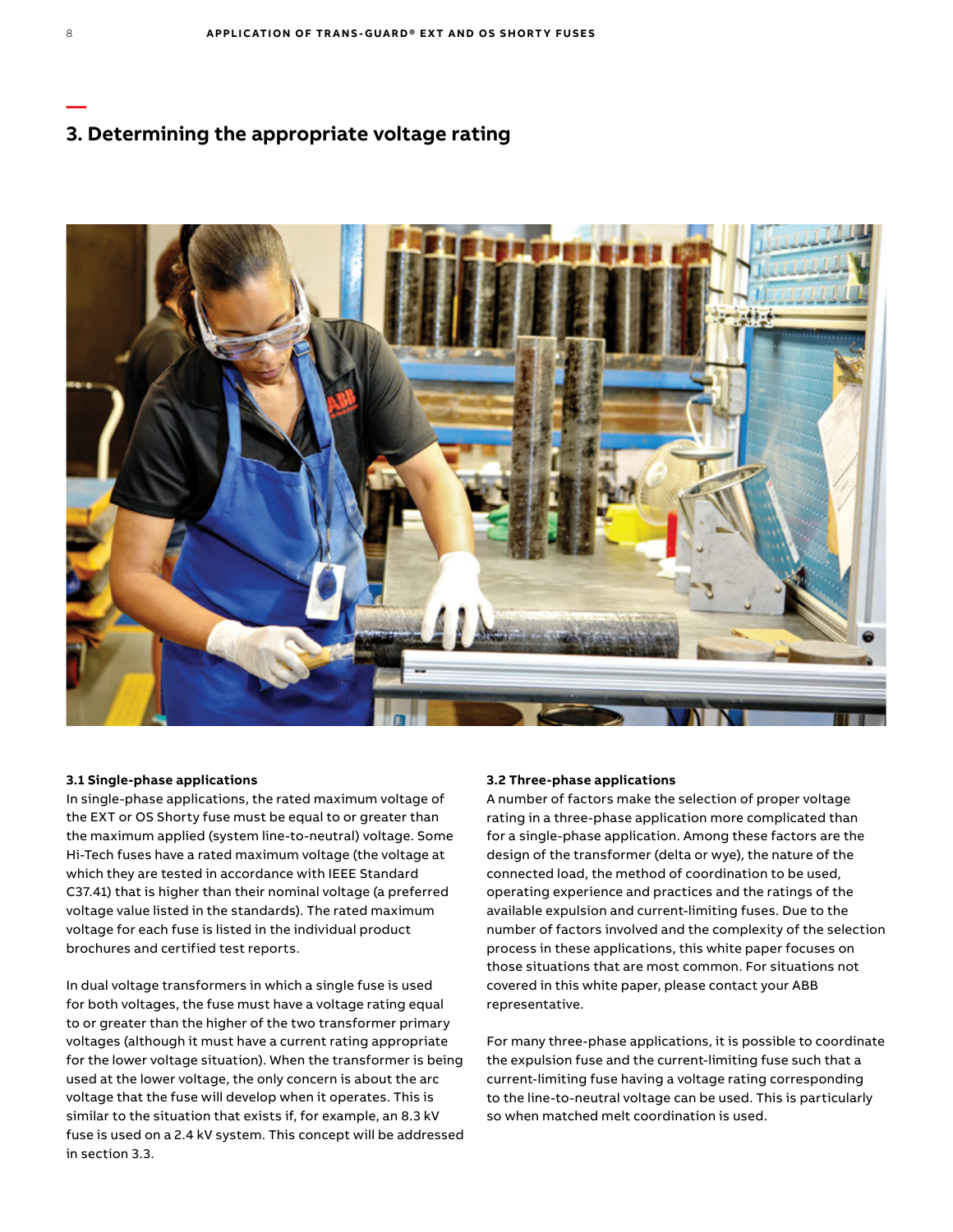# **3. Determining the appropriate voltage rating**

**—**

With matched melt coordination, sufficient I<sup>2</sup>t will be let through by the current-limiting fuse(s) to melt open the expulsion fuse(s). If the fault is a line-to-neutral fault, the lineto-neutral rated current-limiting and line-to-line rated expulsion fuse combination should have no difficulty in clearing, as both fuses have voltage ratings equal to or greater than the voltage they would have to clear against. In the case of line-to-line faults, the situation is less straightforward. If the magnitude of the fault current is less than the interrupting rating of the expulsion fuses, the two expulsion fuses that would "see" the fault should easily clear it. If the fault current exceeds the rated maximum I/C of the expulsion fuse and doesn't involve ground, two current-limiting fuses in series with two expulsion fuses will be attempting to interrupt the fault current. If the two current-limiting fuses share the interrupting duty, they will be able to clear despite the fact that they must do so against a voltage that exceeds the individual rated voltage of each. In addition, the fact that the line-to-line rated expulsion fuses will have melted open means that the system's line-to-line voltage will not be impressed across the line-to-neutral rated current-limiting fuses after clearing has occurred.

Tests have shown that two series-connected current-limiting fuses share voltage well when they are operating in the current-limiting mode. Thus, as long as the interrupting rating of the expulsion fuse is at or above the point at which the current-limiting fuses go into their current-limiting mode, the two current-limiting fuses share the interrupting duty. However, if the interrupting rating is such that the currentlimiting fuses would take several cycles to melt when subjected to such a current, the two fuses cannot be relied upon to share the interrupting duty. Although tests on some designs of general-purpose current-limiting fuses have shown that two fuses in series shared the interrupting duty up to melt times as long as 0.3 seconds, some test data suggests that two backup current-limiting fuses will not share the interrupting duty for melt times longer than equivalent to a few loops of current. Therefore, unless the current corresponding to the maximum interrupting current of the expulsion fuse is high enough to cause the current-limiting fuses to melt within a few loops of current, the use of line-toneutral rated current-limiting fuses should be restricted to grounded-wye/grounded-wye transformers where a fault persisting for more than a few loops would likely involve ground. The only exception is when additional testing has been performed on a given L-N rated backup fuse design to show that it is capable of interrupting L-L faults from currents causing melting in a few loops down to the maximum interrupting current of the expulsion fuse. When such testing

has been performed, it is acceptable to use L-N rated backup fuses even when the current-limiting fuses are not in their current-limiting mode at the maximum interrupting current of the expulsion fuse.

It should be noted that all three-phase fusing schemes that employ fuses having a voltage rating less than the system's L-L voltage require that certain assumptions are valid. The overriding assumption made when using matched melted coordination to enable the use of L-N rated current-limiting fuses is that a single current-limiting backup fuse will not be called upon to interrupt a current higher than that causing melting in approximately one loop of current (that is, where the fuse is operating under severe duty conditions). Conditions that could cause this to occur are quite rare, but are discussed in fuse standards. Three conditions where this could occur are if: (i) a three-phase primary fault that does not involve ground can occur; (ii) if a system has an isolated neutral or is resonant grounded and does not have protection that will operate when a single ground fault occurs and (or before such protection can operate) a second phase fails to ground with one fault upstream of the fuses and the other downstream; or (iii) if a system is such that a neutral shift can occur that would produce a higher than normal voltage across the fuse during a high current L-N fault. For more information on this subject, contact your ABB representative.

When time-current curve crossover coordination is used, both the current-limiting fuses and the expulsion fuses normally should be rated line-to-line, except on grounded-wye/ grounded-wye transformers. The reason this coordination is more restrictive than matched melt coordination is that it is not certain that the current-limiting fuses will let through sufficient energy to melt open the series-connected expulsion fuse(s). In this case, even if the two current-limiting fuses share the interrupting duty and successfully clear a line-to-line fault in excess of the maximum interrupting rating of the expulsion fuse, one cannot be assured that a voltage that may be as high as the system's line-to-line voltage will not be impressed across the fuses after they have cleared. If this were to occur, there is insufficient test data to confirm how the system will perform.

In the case of grounded-wye/grounded-wye transformers having a grounded load of at least 50%, the recovery voltage across each fuse sharing the interruption duty is normally within its rated maximum voltage. If the long duration of melting time makes duty sharing improbable, the fault will likely involve ground. Since the current-limiting fuse should be selected to melt only when there is a fault within the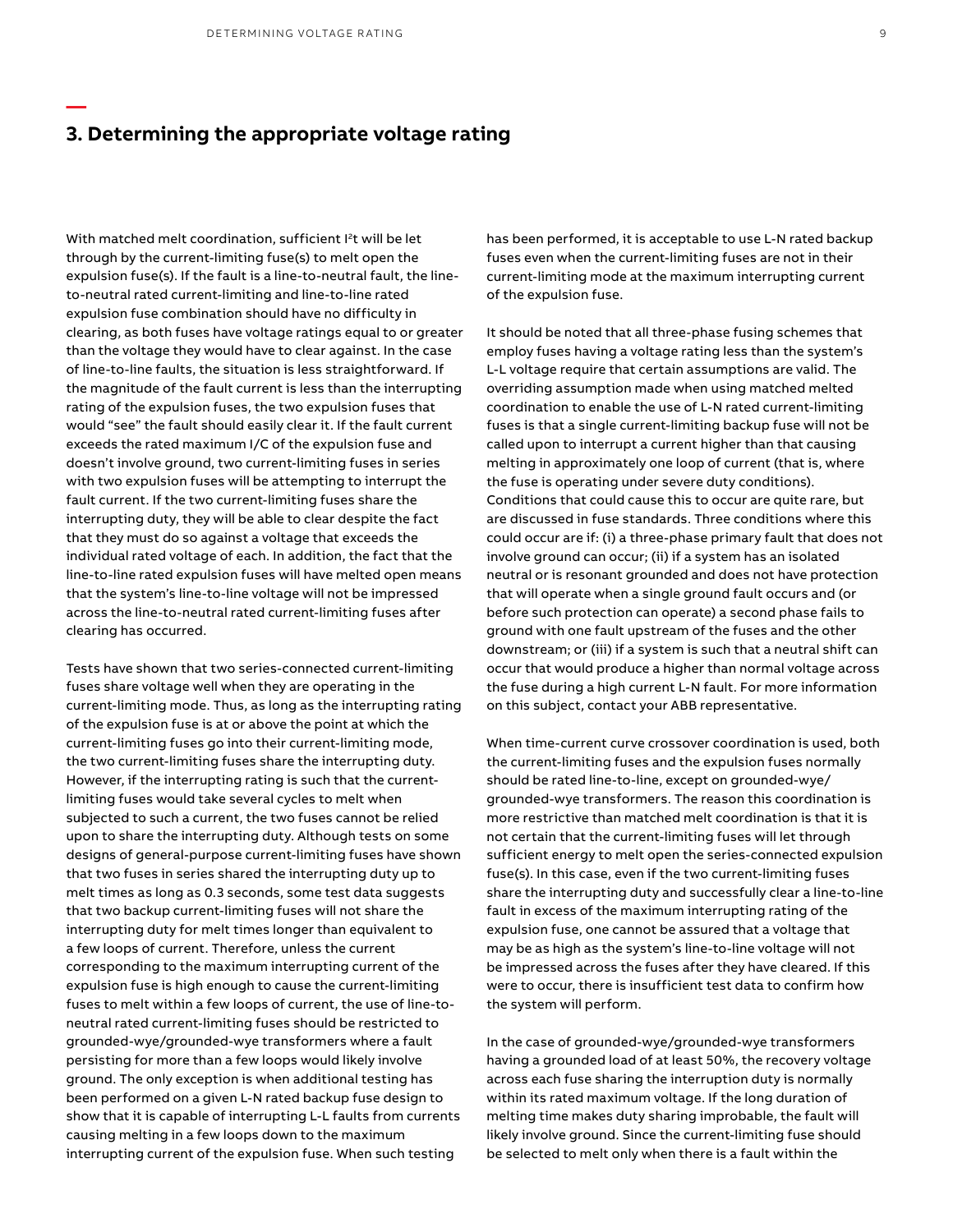# **3. Determining the appropriate voltage rating**

transformer, once ground becomes involved, the fuses only have to clear against the system's line-to-neutral voltage.

#### **3.3 Fuses at reduced voltage**

As mentioned previously, current-limiting fuses may, for various reasons, be used at a voltage well below their rated voltage. Although the fuses will interrupt quite satisfactorily at any voltage below their rated voltage, the normal practice is to avoid using them at less than approximately 70% of their rated voltage due to concerns that they will generate too high of an arc voltage when they operate. This arc voltage is the overvoltage that is produced by the fuse when in its currentlimiting mode, and is the result of the fuse inserting a high resistance into the circuit. It is what produces the currentlimiting action. The over-voltage is provided by the inductance of the circuit, which tries to maintain the flow of current. The variables responsible for determining the magnitude of this over-voltage are quite complex and are a function of both the circuit parameters and the fuse design. Fuses with wire elements generally exhibit an arc voltage that is relatively independent of the supply voltage. However, the notchedribbon elements used in the EXT and OS Shorty fuses do produce less arc voltage at reduced supply voltages.

Tests have shown that there is not a linear relationship between supply voltage and arc voltage. The relationship that exists was determined through testing and is illustrated in Figure 4. Using the curve in Figure 4, one can determine, for example, that if a 23 kV fuse that produces a maximum arc voltage of 66 kV at 23 kV, were used at 7.2 kV, it would produce an arc voltage of 39 kV. Thus, although the supply voltage (7.2 kV) is only 31% of the rated voltage, the fuse generates approximately 60% of the arc voltage that would appear if it had been used at its design voltage.

By comparison, an 8.3 kV rated fuse would produce an arc voltage of about 25 kV when used at 7.2 kV. Whether the higher arc voltage would result in an undesirable outcome is dependent upon the "spark over" levels of "upstream" arresters and the impulse withstand ability of the insulation systems in source-side equipment. For system voltages below 8 kV, including 2.4 kV, backup fuses rated at 8.3 kV have been used extensively without any issues. This is because backup fuses having a rated maximum voltage of less than 8.3 kV are uncommon.

Since the published maximum arc voltage values correspond to those that occur at the maximum interrupting current of the fuses, at fault currents less than approximately 20,000 amperes, typical arc voltages would be 5%–10% less than those observed at the maximum interrupting current.



Figure 4. Effect of a reduced applied voltage on the fuse maximum arc voltage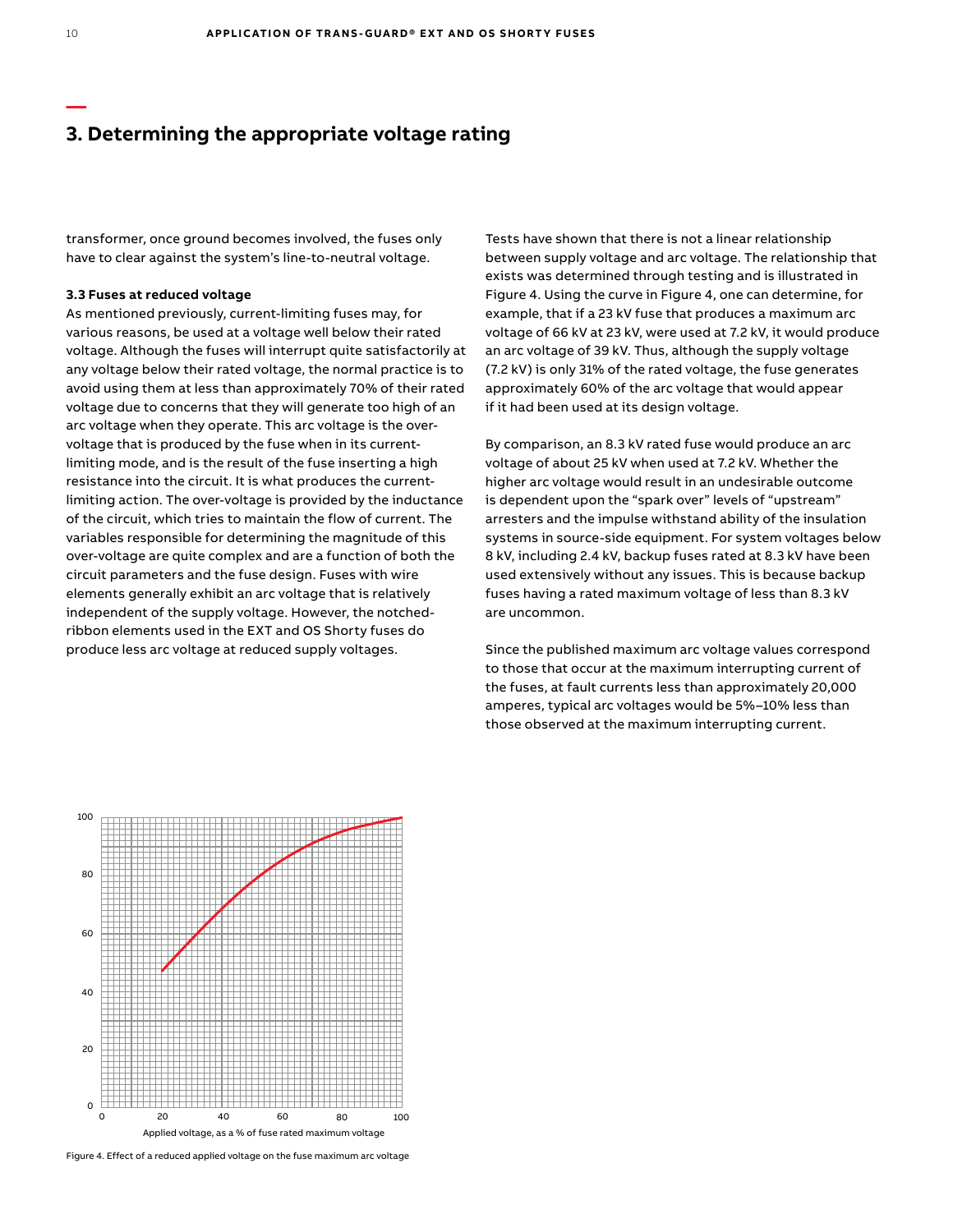### **4. Determining the appropriate current rating**

**—**

For most Trans-Guard OS Shorty and EXT applications, fuse selection is based more on its melting characteristics, using the coordination rules discussed earlier, than on its current rating. However, there are times when the current carrying ability of the fuse is important and must be known. The "name-plate" current rating of Trans-Guard fuses is expressed in terms of K-link coordination in the case of the EXT fuse, and in amperes for the OS Shorty fuse. Previous ABB documents assigned "C" current ratings to OS Shorty fuses. The "C" rating was referenced in ANSI C37.47 under the heading of "interchangeability requirements" and signified that a fuse would melt at 1000 seconds with a current between 170% and 240% of the fuse's continuous current rating. Because this single point on the time current curve did not make identically rated fuses from different manufacturers interchangeable, the latest version of C37.47 no longer uses the term "interchangeability requirements." Accordingly, we are discontinuing the use of "C" ratings for our oilsubmersible fuses.



The K-rating of the EXT fuse corresponds to the maximum size K-rated expulsion fuse with which the EXT will coordinate. Thus, it has no significance except when coordinating with a K-rated expulsion link. EXT fuses can also be coordinated with other types of links, such as T, N, QA, etc. The important current rating in selecting the proper EXT for a particular application is maximum continuous current. Since these fuses have little overload capability due to their short thermal time constant, the fuse must be selected such that either the application or the series-connected expulsion fuse will prevent the fuse from "seeing" a current greater than its maximum continuous current rating for longer than a few minutes.

The maximum continuous current ratings for EXT fuses are based on a 400 ˚C air environment, while OS Shorty fuses will carry at least their "nameplate" current rating, continuously, in an 85 ˚C oil environment. The maximum permissible ambient oil temperature for OS Shorty fuses is 1400 ˚C (termed the fuse's rated maximum ambient temperature, RMAT). At such an ambient temperature, the fuse's maximum continuous current rating must be reduced by approximately 25%. The reduction at other ambient temperatures can be calculated by using a reduction factor of 0.4% per degree C for each degree C the temperature is above 85 ˚C.

When a single current-limiting fuse is used with dual voltage transformers, its current rating must be chosen so as to coordinate with the expulsion fuse used at the lower of the two transformer voltages.

Higher current ratings can often be obtained through the use of two current-limiting fuses connected in parallel. However, care must be taken to ensure that the resistances of the current paths through the two fuses are nearly equal in order to facilitate good current sharing between the two fuses. This is particularly important in the case of fault clearing since parallel fuses may not equally share the interrupting duty. For this reason, only fuse designs that have been short-circuit tested as parallel combinations should be applied in this manner. The Trans-Guard fuses tested as parallel combinations and therefore suitable for applications requiring parallel fuses are listed in the appropriate brochures.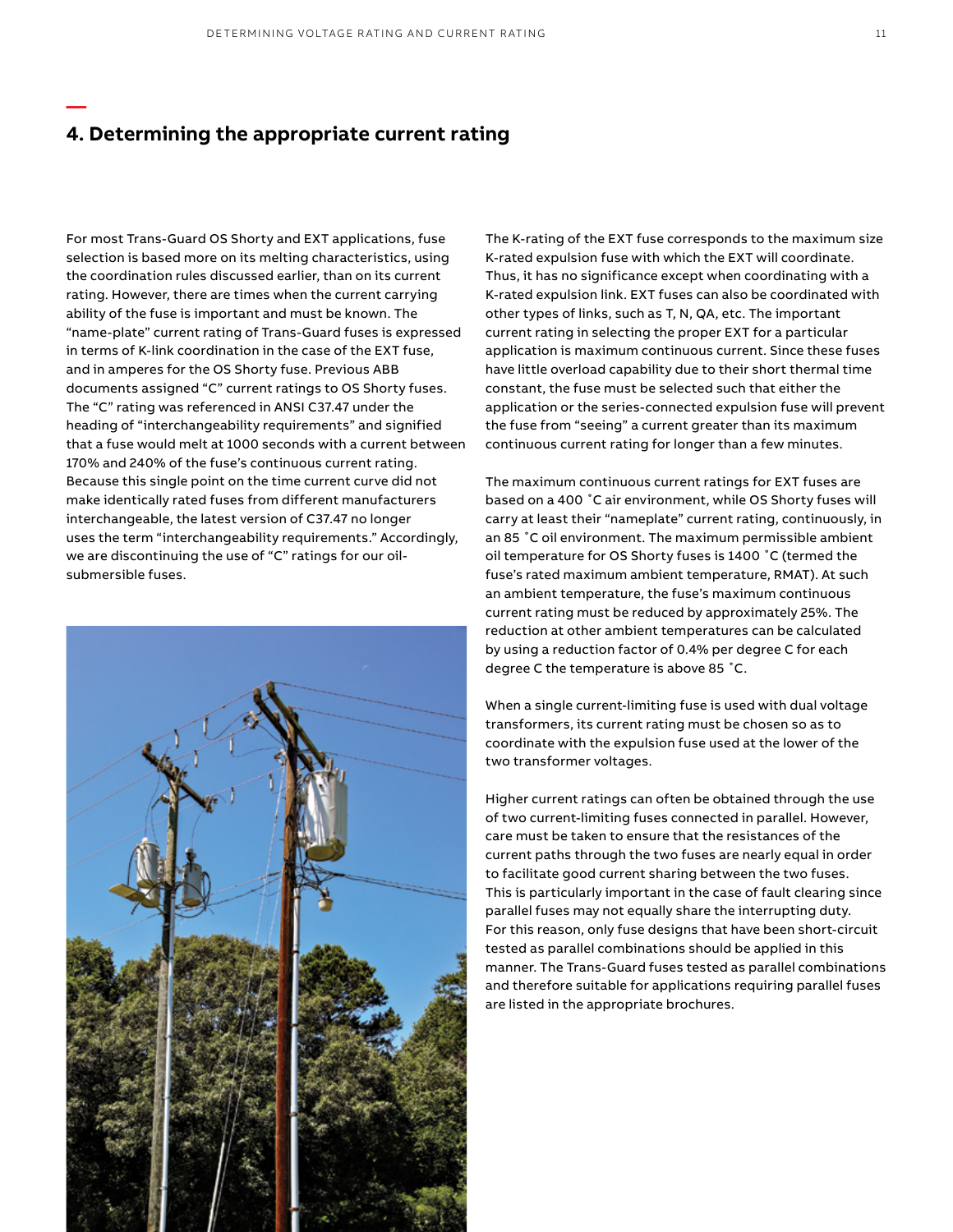## **5. When should current-limiting fuses be used?**

Current-limiting fuses are installed for two main reasons, both stemming from the fact that the whole of the first loop of fault current (at least) must flow through an expulsion fuse before it can interrupt. This means that the rated maximum interrupting current of many types of expulsion fuses is quite low. The first reason for using a current-limiting fuse is because the interrupting rating of an expulsion fuse is inadequate for the point on the system where the fuse protection is to be provided. While this inadequacy usually stems from the published rated maximum interrupting current of the expulsion fuse not being as great as the available fault current, it may also be the result of a high system X/R or TRV, reducing the interrupting ability of the expulsion fuse to a value well below its published value. For example, the use of current-limiting reactors or high impedance transformers to limit the available fault currents may produce a system X/R high enough to significantly reduce the interrupting capability of the expulsion fuse. Because of their very high interrupting ratings and the fact that the current-limiting fuses are relatively insensitive to both X/R and TRV, current-limiting fuses are ideal for such applications.

The second reason for using current-limiting fuses is the outstanding energy limitation they provide. The precise point at which this energy limitation becomes critically important is difficult to pinpoint, because the arc energy withstand of different types of distribution equipment cannot be accurately predicted. For example, although there is a cover retention test for pole-type transformers included in the ANSI standards for that product, the purpose of the test is to establish a common test condition under which the various manufacturers can test their transformers to determine if their designs satisfy the minimum arc energy withstand requirements. This test does not provide any indication as to either the magnitude of the fault current or the amount of I<sup>2</sup>t that is apt to produce cover "blowing" under any other circumstances, since the relationship between fault energy and I<sup>2</sup>t is a function of arc resistance. However, tests have demonstrated conclusively that a current-limiting fuse with a low I<sup>2</sup>t let-through provides effective protection against eventful transformer or capacitor failure in almost all situations. On the other hand, laboratory tests have shown

that when only expulsion fuses are used, transformer covers can be blown off with available fault currents in the range of 2,000 to 3,000 amperes. Figure 5 illustrates a curve that may be used to estimate the I<sup>2</sup>t let-through by an expulsion fuse clearing at the end of one "loop" of current. The I<sup>2</sup>t in the first loop of a fully asymmetrical fault current is given by the following expression:

 $I<sup>2</sup>t$  = K x 10-3 x I2 rms (equation 1)

\* K is determined from Figure 5 for a particular circuit X/R \* I?rms is the magnitude of the available fault current (amperes, RMS symmetrical).

From this expression, you can see that with an available current of only 2,000 amps, the first loop I<sup>2</sup>t can be as much as 140 x 103 A2-sec. for an X/R of 10. By comparison, a 15.5 kV, 12 K EXT limits the  $I<sup>2</sup>$ t let-through to 10 x 103 A2-sec, for any fault up to 50,000 amperes. If the expulsion fuse takes more than one loop to interrupt, the I2t differential is even higher.

In addition to providing protection to the equipment the current-limiting fuse is mounted in, on or adjacent to, it also serves to reduce the stresses that develop throughout the system when faults occur. This may be observed in a variety of ways, including much shorter dips in the system voltage and reduced through-fault duty for substation transformers.



**—**

Figure 5. I<sup>2</sup>t "K" factor; dependence on circuit power factor (X/R ratio)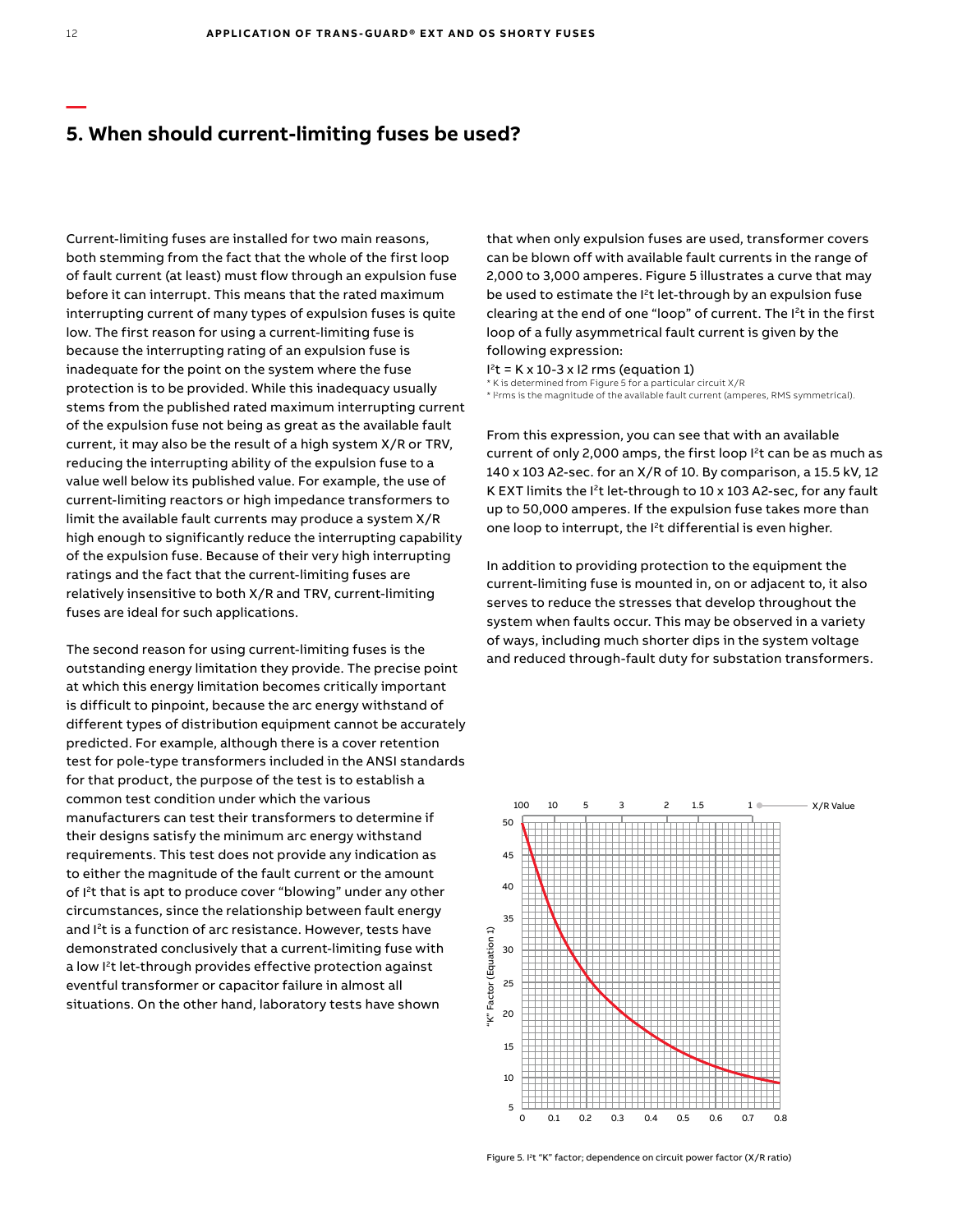# **6. Typical step-by-step backup current-limiting fuse selection procedure**

The selection procedure for a backup fuse, illustrated in Figure 6, is designed to achieve coordination such that it operates only in the event of an internal transformer fault and will not be damaged by any overload or low-level fault current. The bolted secondary fault current coordination uses the first method discussed in section 2.2. The expulsion fuse is chosen first using usual selection procedures.

- 1) Calculate the transformer rated line current IR, and bolted secondary fault current (A), using the transformer impedance  $Z\%$ , (A = IR/Z x 100).
- 2) Multiply fault current (A) by 1.25 = (B).

**—**

- 3) Overlay chosen expulsion fuse total clearing curve and backup fuse minimum melt curves, and observe time (T) at which expulsion fuse clears with current (A).
- 4) Choose a backup fuse with a minimum melting current (C) at time (T) such that C>B. Note the backup fuse minimum interrupting rating (D).
- 5) Observe current (E) at which the two fuse characteristics cross. If (E) is not equal to or greater than (D), choose a current-limiting fuse with a characteristic further to the right that meets this criterion.
- 6) Current (E) should be less than the maximum interrupting rating of the expulsion fuse (F). If this is not the case, damage will occur to the expulsion fuse when it attempts to clear higher current, and the bayonet assembly may become a projectile. Either choose a different or larger expulsion fuse, or be aware of operational limitations caused by such a potential problem.
- 7) Observe expulsion fuse total clearing current (G) at 300–600 seconds.
- 8) Multiply current  $(G)$  by  $1.25 = (H)$ .
- 9) Observe backup fuse 1000-second melting current (I).
- 10) If (I) is not equal to or greater than (H), choose a larger backup fuse to prevent backup fuse damage with overload/secondary fault currents.
- 11) Check for a "knee" in the expulsion fuse curve. If, between currents (A) and (G), for any given time the backup fuse melting current is less than 125% of the expulsion fuse total clearing current, a larger backup fuse must be chosen to meet this criterion.
- 12) Calculate the maximum possible continuous transformer overload current (J) (limited, for example, by secondary protection) or the overload melting current of the expulsion link (K) (taking account of curve shifting due to increasing oil temperature) or the secondary breaker maximum clearing current (L) under overload oil temperature conditions.
- 13) The lowest current (J), (K) or (L) should be less than the maximum rated current of the backup fuse (M), taking into account any de-rating due to oil temperature, to ensure that the backup fuse is not damaged by overloading.
- 14) Check that the transformer inrush current points (12xIR at 0.1s and 25xIR at 0.01s) lie on or to the left of the minimum melting TCC of the backup fuse.
- 15) Voltage rating of the fuses:

Single-phase requires the voltage rating of the expulsion and backup fuses to be greater than or equal to the maximum L-N voltage that will occur in service. Threephase, involving delta or only effectively grounded transformers, requires the use of L-L rated expulsion and backup fuses, unless matched melt coordination is used, in which case it is usually possible to use an L-N rated backup fuse with an L-L rated expulsion fuse. See section 3.2 for more information. In the case of grounded-wye/ grounded-wye systems, L-N rated expulsion and backup fuses can often be used, provided faults not involving ground will not persist for more than a few cycles, and at least 50% of the load is grounded.

IEEE Standard C37.40 and C37.41 are trademarks of the Institute of Electrical and Electronic Engineers, Inc.



Figure 6. Coordination example

■ Backup current-limiting fuse minimum melting time-current characteristic

■ Expulsion fuse total clearing time-current characteristic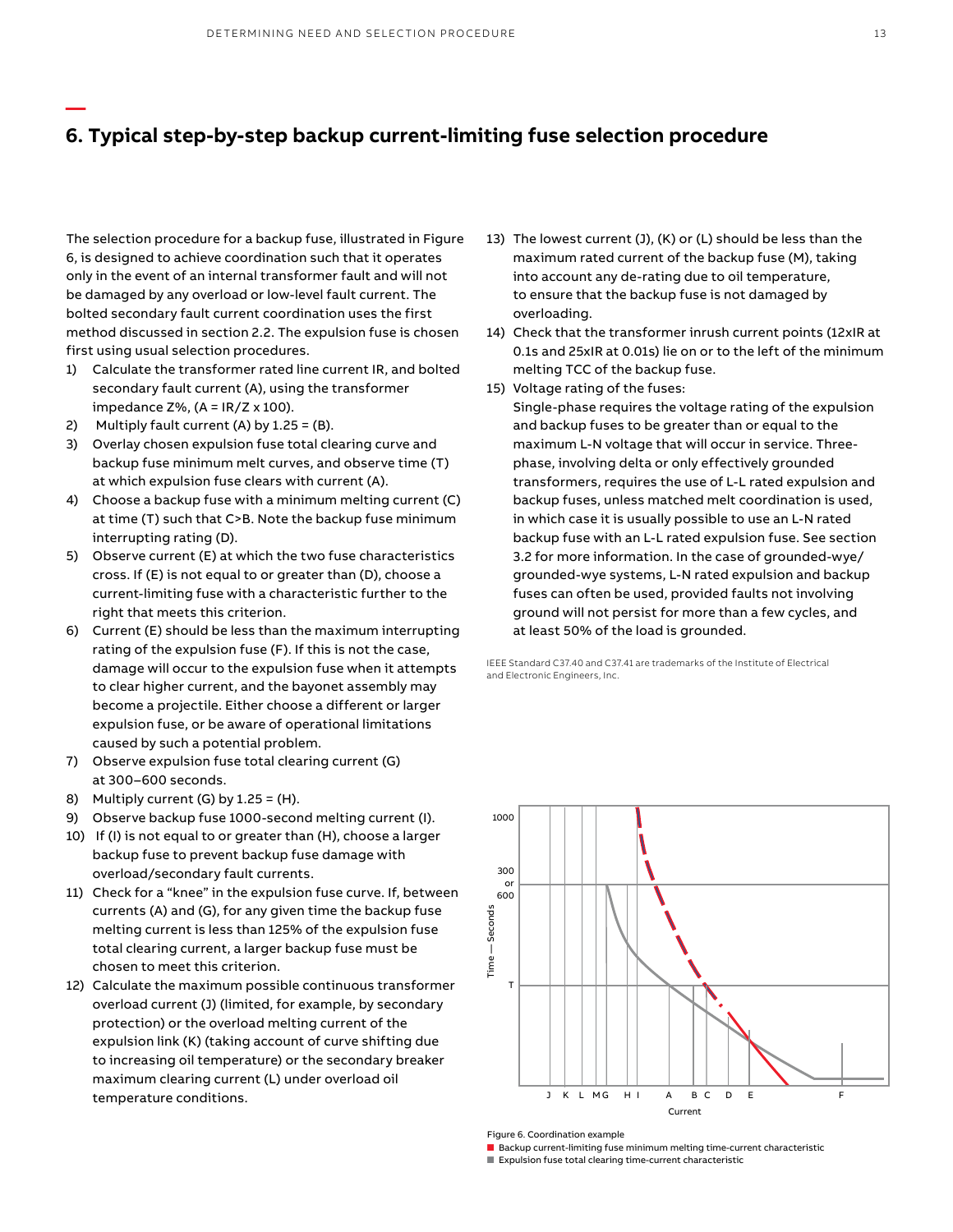



Trans-Guard OS Shorty backup current-limiting fuse





Trans-Guard EXT backup current-limiting fuses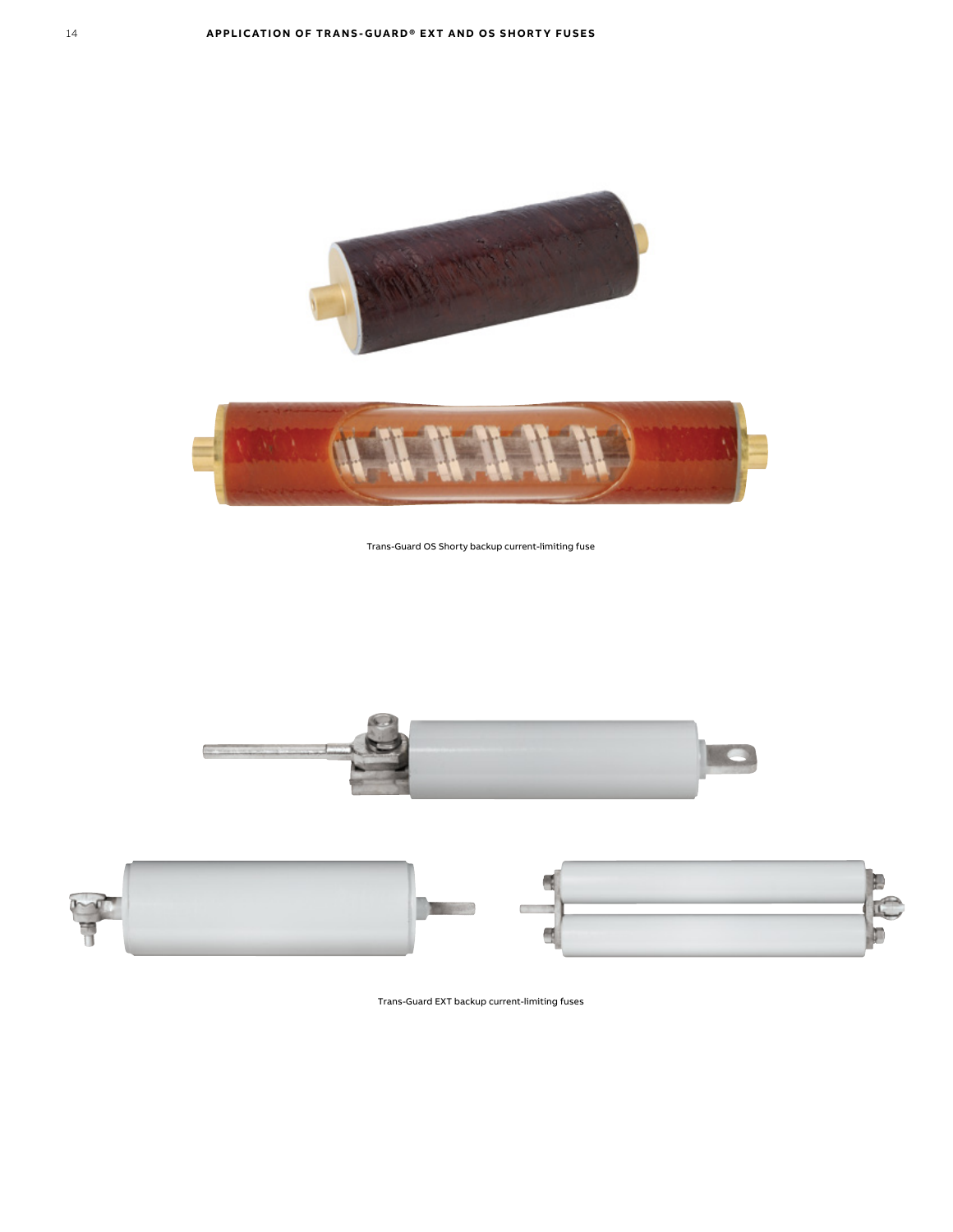# **Notes**